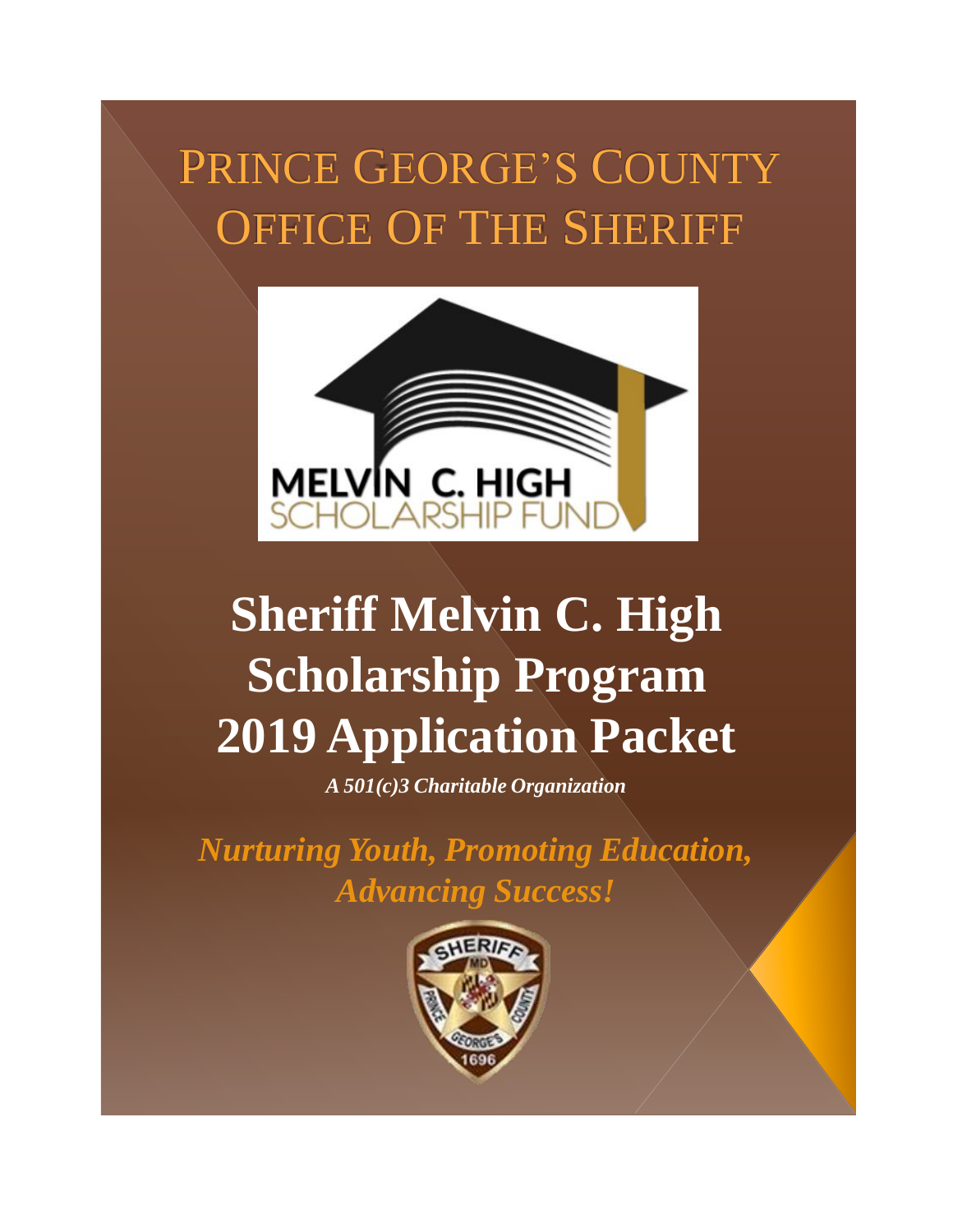# **Scholarship Application Requirements**

# FOR AN APPLICATION TO BE CONSIDERED, YOU MUST:

- 1. Be accepted for admission to an accredited college or university.
- 2. Be a **resident**, living in Prince George's County, Maryland.
- 3. Be a high school graduating senior.
- 4. Have your high school guidance counselor document your high school grades on the application.
- 5. Provide a letter of recommendation from a member of your high school's faculty.
- 6. Complete and sign the application.
- 7. Write a one-page essay.
- 8. Submit application and letter of recommendation to the Office of the Sheriff by April 19, 2019.

# *DEADLINE:* **Applications must be received by** *Friday, April 19, 2019*

# **Return completed application and letter of recommendation to the following address:**

Prince George's County Office of the Sheriff 5303 Chrysler Way Upper Marlboro, Maryland 20772

or scan and e-mail your completed application to: [ncridgely@co.pg.md.us](mailto:ncridgely@co.pg.md.us)

For questions, or further information, please contact: Nancy Ridgely at 301-780-6132 or ncridgely@co.pg.md.us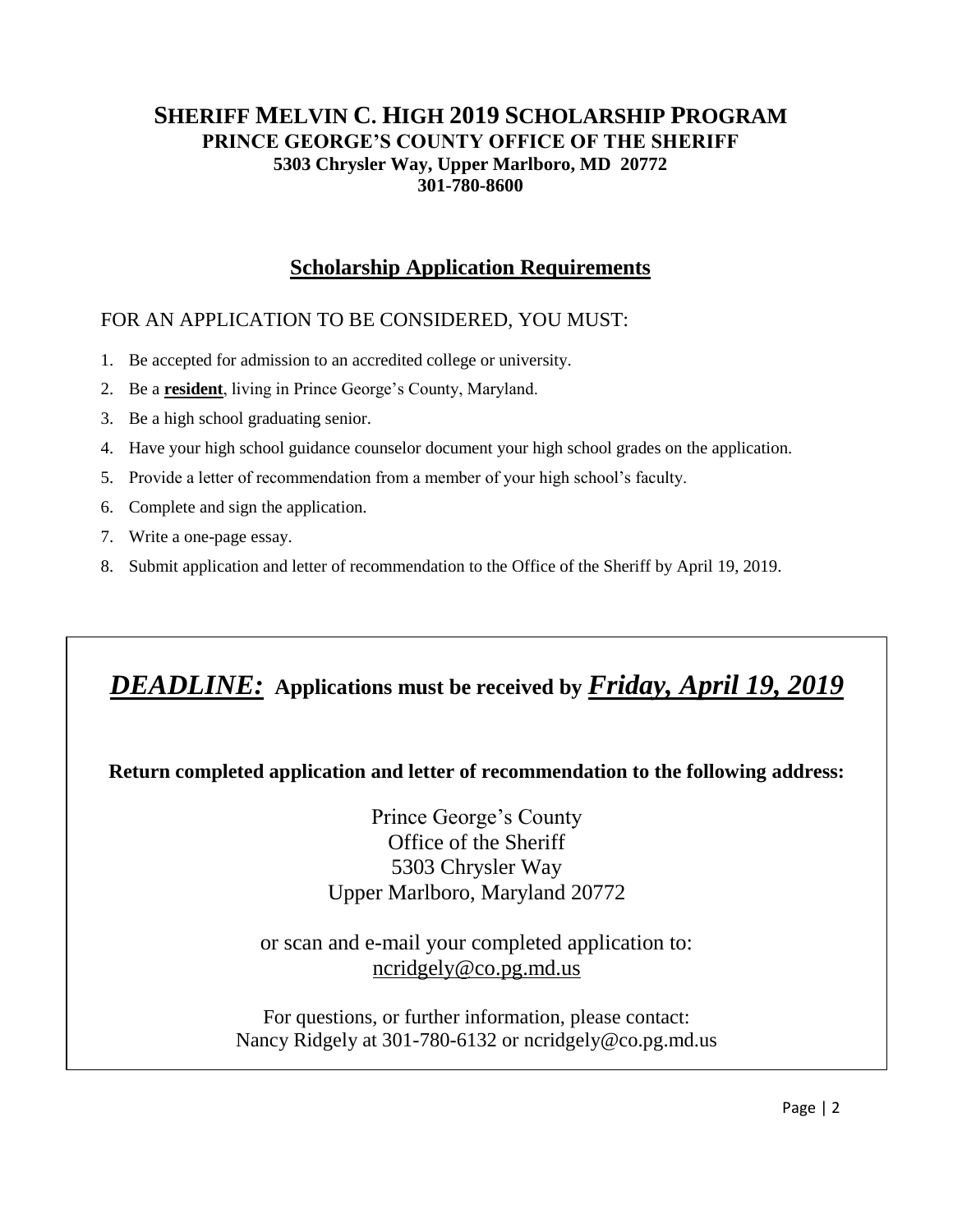# **SCHOLARSHIP APPLICATION**

(*Please answer all questions*)

| State <u>Zip</u> |  |
|------------------|--|
|                  |  |
|                  |  |

#### **PLEASE NOTE:**

- 1. This application applies to **HIGH SCHOOL SENIORS** only.
- 2. Four \$1,000 scholarships will be awarded for four-year college/universities and / or two-year colleges.
- 3. All applications **MUST** include the students G.P.A., documented by the guidance counselor and a Letter of Recommendation from a member of the high school faculty.
- 4. Return completed application *no later than APRIL 19, 2019* to the following address:

Prince George's County Office of the Sheriff 5303 Chrysler Way Upper Marlboro, Maryland 20772

or scan and e-mail your completed application to: [ncridgely@co.pg.md.us](mailto:ncridgely@co.pg.md.us)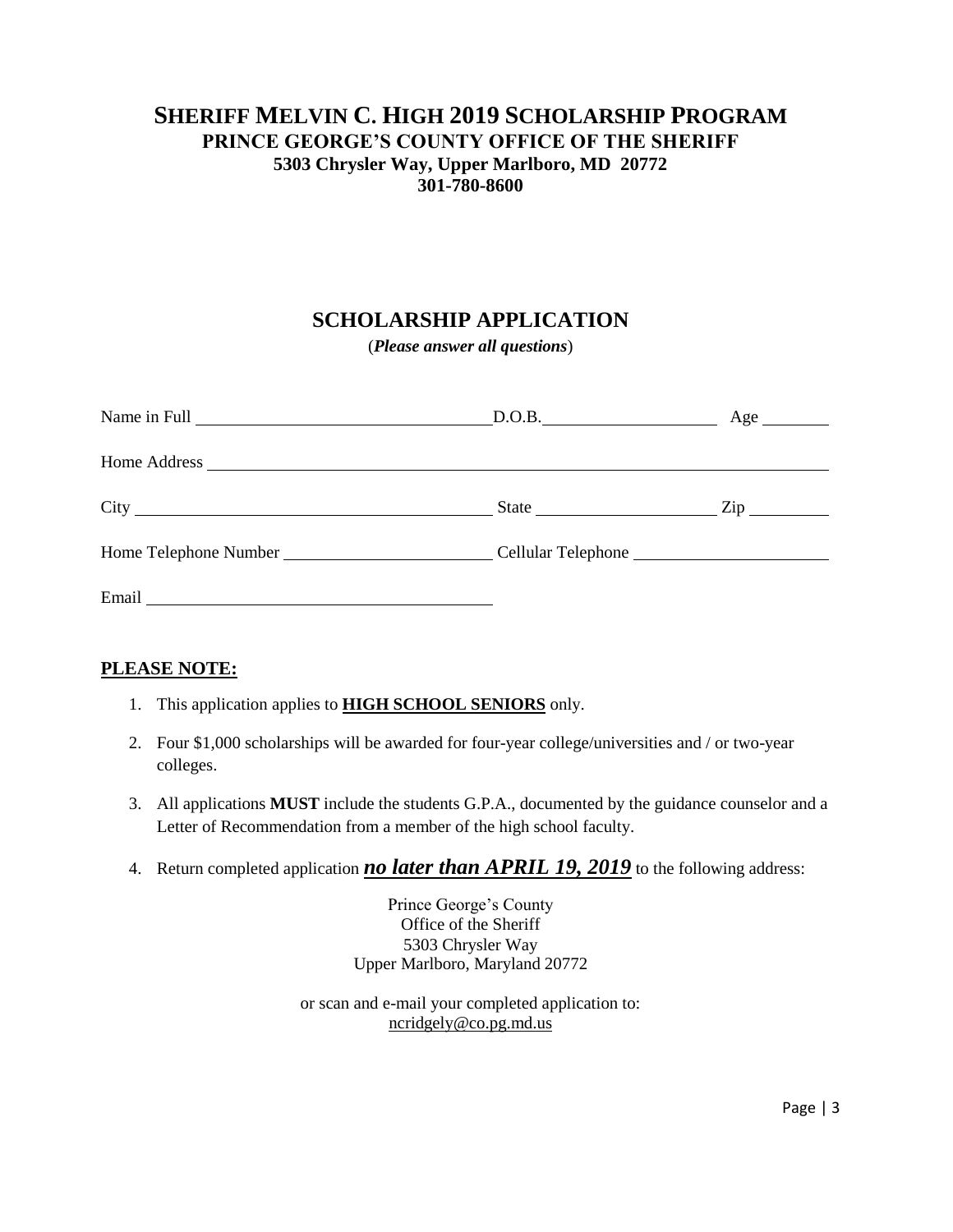### **SCHOLASTIC DATA:**

| High School Currently Attending: |                                                                                                                                      |                                   |
|----------------------------------|--------------------------------------------------------------------------------------------------------------------------------------|-----------------------------------|
| <b>SAT Scores:</b>               | <u> 1980 - Jan Samuel Barbara, prima a popular popular e popular de la propia de la propia de la propia de la pr</u><br><b>TOTAL</b> | Composite                         |
| Rank:                            | <u> 1980 - Jan Stein Harry Harry Harry Harry Harry Harry Harry Harry Harry Harry Harry Harry Harry Harry</u>                         | in Class of: Grade Point Average: |

#### **RELEASE OF INFORMATION:**

I authorize my school to provide information, including confidential transcripts of my grades, to the Scholarship Selection Committee.

| Signature of applicant          | Date |  |  |
|---------------------------------|------|--|--|
|                                 |      |  |  |
|                                 |      |  |  |
| Signature of parent or guardian | Date |  |  |

(If student is under 18 years old)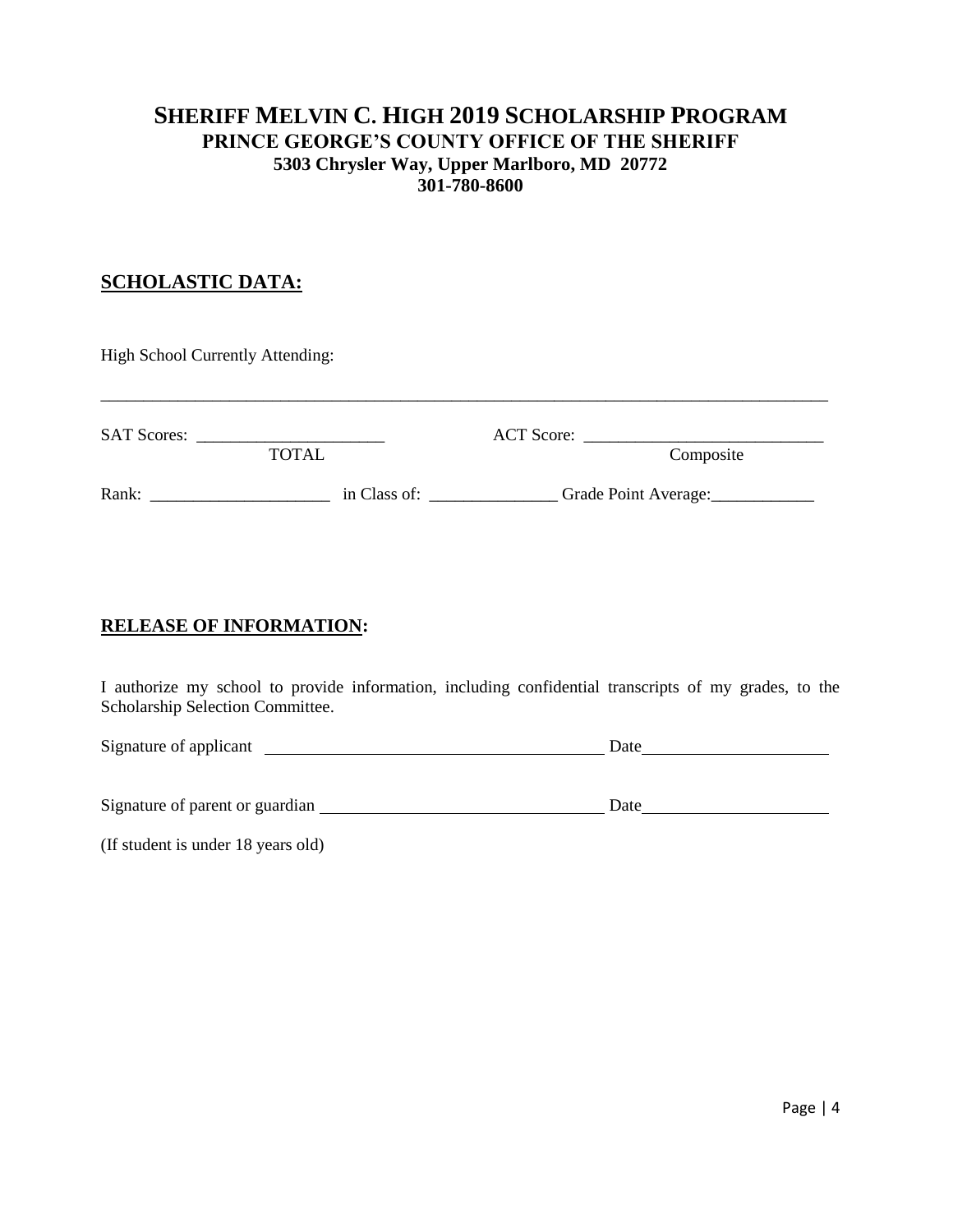#### **FAMILY DATA:**

| Family Income Range: Less than \$50,000 |                                                                                                          |                                                |  |
|-----------------------------------------|----------------------------------------------------------------------------------------------------------|------------------------------------------------|--|
|                                         | \$50,000 to \$100,000                                                                                    |                                                |  |
|                                         | Over \$100,000                                                                                           |                                                |  |
|                                         |                                                                                                          |                                                |  |
| <b>FUNDING:</b>                         |                                                                                                          |                                                |  |
|                                         | Have you been awarded any other Scholarships?                                                            |                                                |  |
|                                         |                                                                                                          | If YES, total amount: $\quad \quad \text{\AA}$ |  |
|                                         |                                                                                                          |                                                |  |
|                                         | Have you applied for financial aid? YES _________ NO __________ Education Loans? YES ________ NO         |                                                |  |
|                                         |                                                                                                          |                                                |  |
|                                         | Will you seek employment while a student? YES _____ NO ________ Full Time __________ Part Time _________ |                                                |  |
|                                         |                                                                                                          |                                                |  |

#### **COLLEGE:**

Name of College / University you plan to attend:

Curriculum Major:

*PLEASE ANSWER ALL QUESTIONS*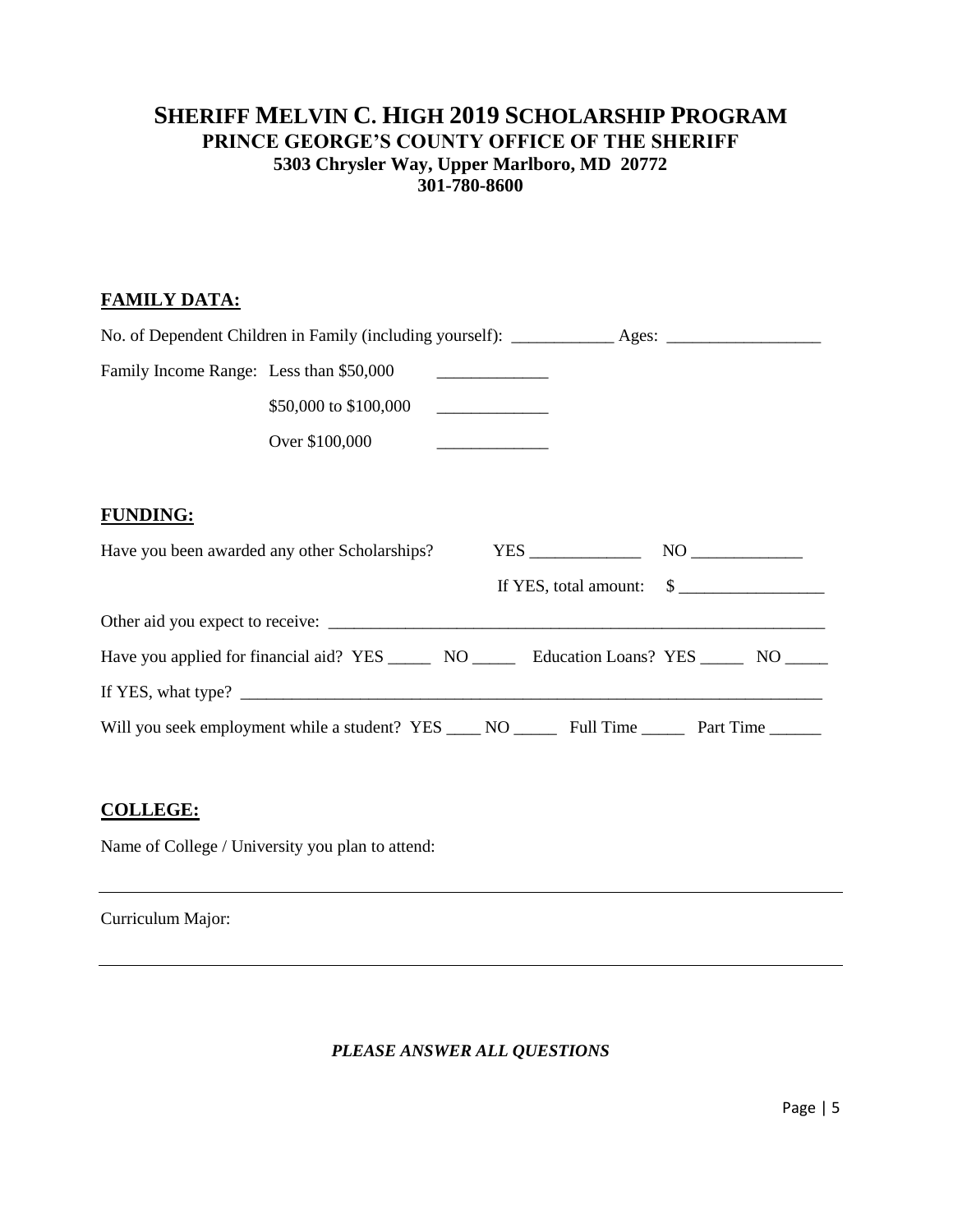#### **ESSAY QUESTION:** (one page essay: 100 word minimum)

How will a college education change your life and your future?

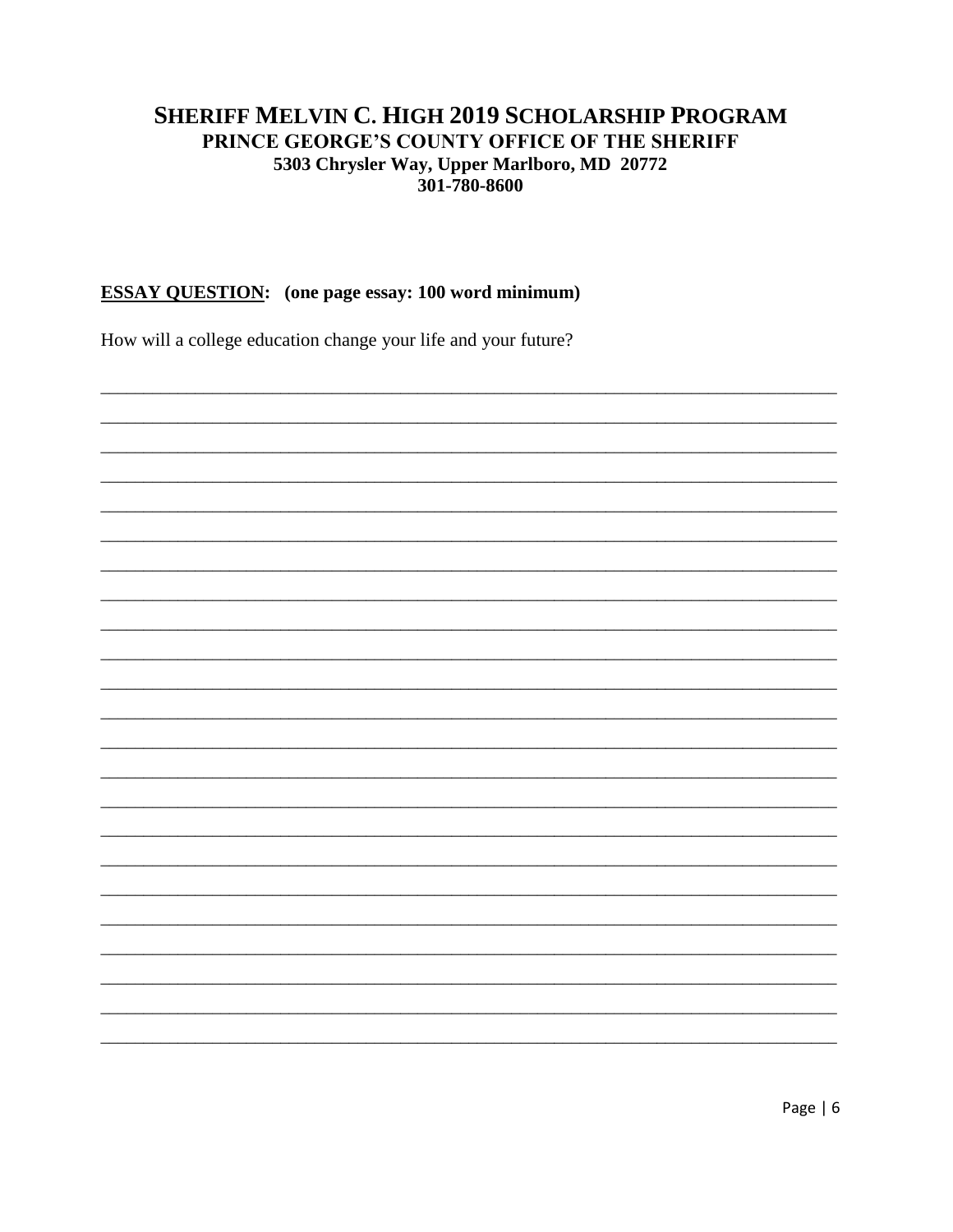Extra-curricular activity:

**Community Service:**